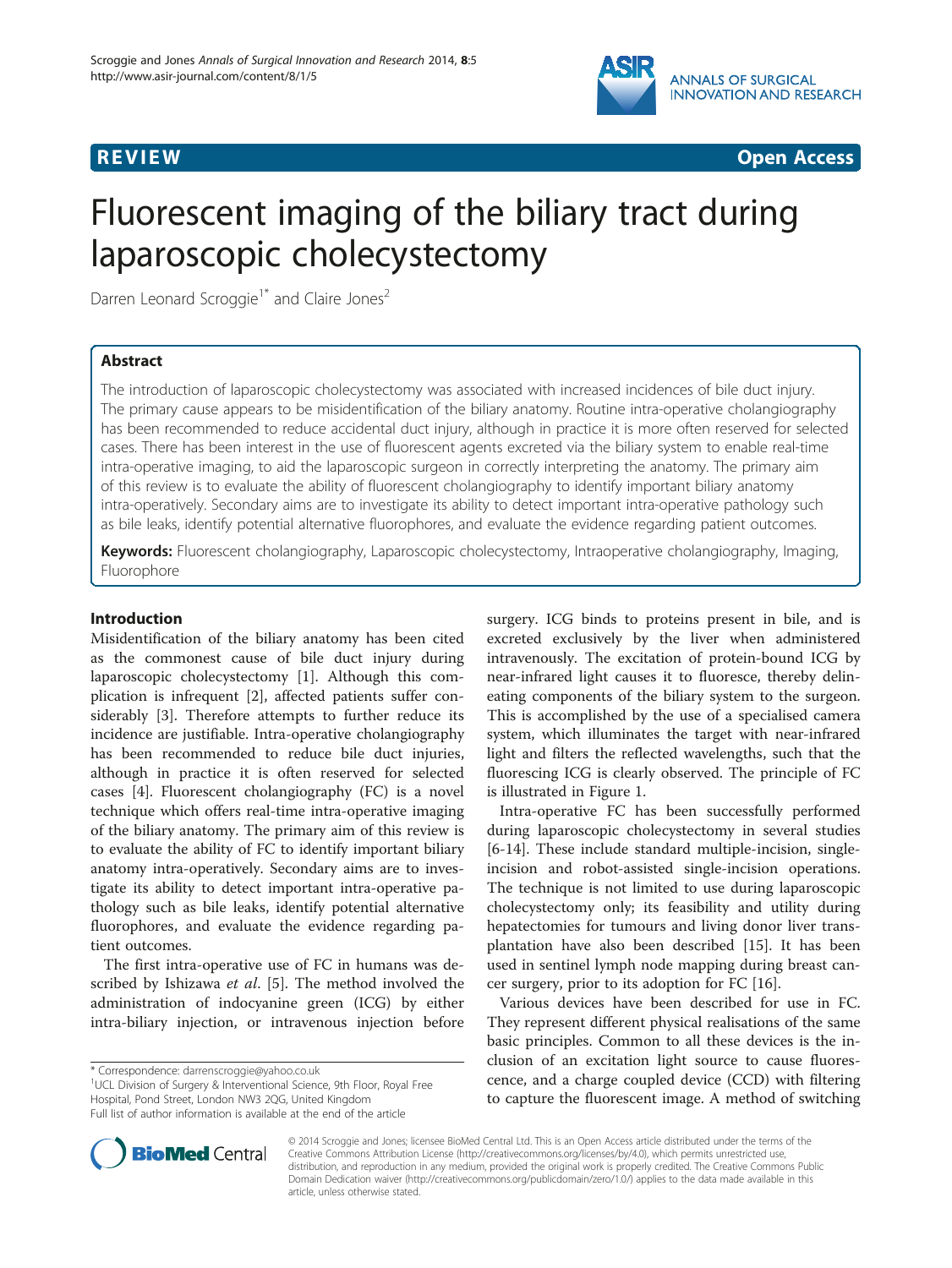between the normal viewing mode and the fluorescence mode is provided in the case of laparoscopic cameras. Differences exist in the physical forms of the devices, the excitation wavelength, the emission filter, and the image capture characteristics of the CCD. The device used by Ishizawa et al. [\[5\]](#page-4-0) during open cholecystectomies and liver resections was a hand-held unit with a separate control unit. Light-emitting diodes produced near-infrared excitation at 760 nm, and the image was captured by the CCD camera after filtering out wavelengths shorter than 820 nm. The fluorescence was detectable by the CCD as excited ICG emits a longer wavelength of about 830 nm. This was viewable both by the naked eye and on a television monitor with the operating lights off. This device was intended for open surgery, and was not suitable for laparoscopic use. A different device developed for sentinel lymph node mapping in breast cancer surgery [[17](#page-4-0)] has been successfully used during open hepatobiliary surgery [[14\]](#page-4-0).

Ishizawa et al. later report successfully performing ICG FC during laparoscopic cholecystectomy, using a different prototype device [\[18](#page-4-0)]. The described instrument comprised a xenon light source, a small control unit, and a laparoscope with CCD camera filtering wavelengths below 810 nm. A foot switch allowed the surgeon to alternate between standard and fluorescent images. The practicality of the same or similar systems in laparoscopic cholecystectomy has been verified in several other studies; a device for use with the da Vinci robot is also available, and robot-assisted laparoscopic cholecystectomy with ICG fluorescent cholangiography has been performed in many patients [[7,10,11\]](#page-4-0).

#### Review

#### Identification of biliary structures

The first human study of intra-operative FC in open surgery reported the successful identification of several important biliary structures [[5\]](#page-4-0). Intra-biliary injection of ICG allowed identification of the common hepatic duct (CHD) and confluence of the right and left hepatic ducts in 100% of patients ( $n = 13$ ) undergoing hepatectomy. Intravenous administration in patients ( $n = 10$ ) undergoing open cholecystectomy revealed the CHD in 100%, and the cystic duct (CD) in 90%. Visualisation of the common bile duct (CBD) is not reported in this study.

The use of the laparoscopic system also appears to effectively delineate extrahepatic ducts. The structures successfully identified before dissection of Calot's triangle include the CD, CHD, CBD, and the junction of the CD with the CHD [\[6](#page-4-0)-[10,12,19\]](#page-4-0). These include standard, single-incision and robotic procedures. Table 1 summarises the published detection rates of major biliary structures before dissection of Calot's triangle. Overall, the preliminary studies suggest the technique is effective



| Study                        | Techniaue   | N  | CD         | <b>CHD</b> | <b>CD/CHD</b> junction | <b>CBD</b> |
|------------------------------|-------------|----|------------|------------|------------------------|------------|
| Ishizawa et al. (2010) [12]  | LC          | 52 | 52 (100%)  | 50 (96.2%) | 50 (96.2%)             |            |
| Aoki et al. (2010) [19]      | LC          | 14 | 10 (71.4%) | $\sim$     |                        | 10 (71.4%) |
| Ishizawa et al. (2011) [6]   | <b>SILC</b> |    | 5(71.4%)   | (100%)     | 7 (100%)               |            |
| Kaneko et al. (2012) [8]     | LC          | 28 | 26 (92.9%) | 27 (96.4%) |                        |            |
| Buchs et al. (2012) [7]      | <b>SIRC</b> | 12 | 11 (91.6%) | 4 (33.3%)  | 3(25%)                 | $6(50\%)$  |
| Schols et al. (2013) [9]     | LC          | 15 | 15 (100%)  |            |                        | 15 (100%)  |
| Spinoglio et al. (2013) [10] | <b>SIRC</b> | 45 | 42 (93%)   | 40 (80%)   | 40 (80%)               | 41 (91%)   |
|                              |             |    |            |            |                        |            |

LC, standard laparoscopic cholecystectomy.

SILC, single-incision laparoscopic cholecystectomy.

SIRC, single-incision robotic cholecystectomy.

N, number of patients in study.

-, data not reported.

<span id="page-1-0"></span>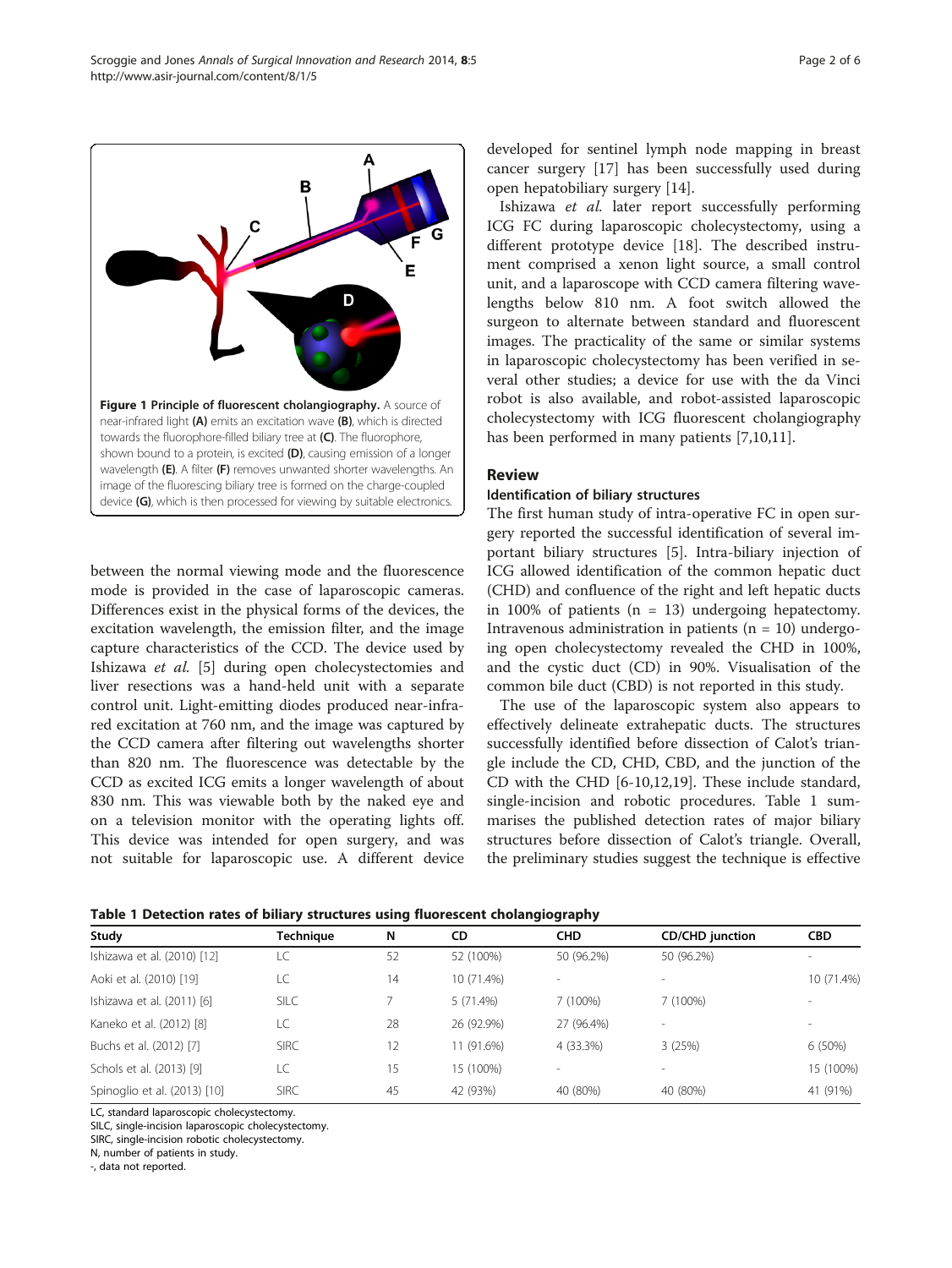in identifying important biliary anatomy. However, significant differences in technique and methodology exist between studies; therefore it is difficult to accurately quantify overall rates of detection. Furthermore, it is not apparent whether or not the surgeon could have identified the same structures unaided.

The literature contains some reports of FC identifying anatomical variants of the biliary tree. In a study of open surgery, it effectively identified right lateral sector branches draining into the CHD [[5\]](#page-4-0). A study of the laparoscopic technique demonstrated a sensitivity of 100% for detecting accessory hepatic ducts in 8 patients, after dissection of Calot's triangle [\[12](#page-4-0)]. In these patients, such variants had already been identified during pre-operative investigations. A parallel course of the CD and CHD was identified in one laparoscopic study using FC [[9](#page-4-0)]. There are no reports of detection of anatomical variants during robotic cholecystectomy. As yet, there are no studies to determine the sensitivity of FC in detecting anatomical variants whose existences are not already known from prior investigations.

An extension of the fluorescence technique has been described to enable intra-operative fluorescent angiography alongside cholangiography, for the purpose of identifying the cystic artery [\[8,13](#page-4-0)]. The technique involves a pre-operative intravenous injection of ICG to facilitate FC, with a second ICG bolus administered intra-operatively to enable identification of the cystic artery. In the larger of the studies, the cystic artery began to fluoresce at 20 to 30 seconds after the bolus, and was identified successfully in 25 of 28 patients (89.3%) [\[8](#page-4-0)]. Fluorescence of the artery lasted for over 5 to 10 seconds. The authors suggest this ICG re-injection technique may facilitate safer dissection of the cystic artery, especially in difficult cases.

FC has several specific limitations described. The major one is its inability to visualise deep intrahepatic ducts, or extrahepatic ducts covered with surrounding organs and tissue, due to the limited tissue penetration of nearinfrared light [\[5](#page-4-0)]. It can be unusable in obese patients [[19](#page-4-0)]. Calot's triangle needs to be adequately exposed to obtain good fluorescent images, which can disadvantage the inexperienced laparoscopic surgeon [[12](#page-4-0)]. A simple transparent plastic compression device has been described to help overcome these problems, which can reduce the thickness of extramural tissue and facilitate a clearer view [[13](#page-4-0)].

The other limitations are less clear due to lack of good quality supporting evidence. Its ability to detect biliary stones, bile leaks and bile duct injuries in humans is not known. No reports investigate user dependence. It is not clear if FC affects the operative time, although a recent study of its use during robotic laparoscopic cholecystectomy found no statistically significant difference compared to standard robotic laparoscopic cholecystectomy [\[11](#page-4-0)]. If it is to be pursued for these various applications, more research in large animals or humans is required.

# Detection of bile leaks

The ability of FC to detect intra-operative bile leaks has been investigated to a limited extent. Studies in mouse models have shown that leaks were more apparent on fluorescent images than on standard imaging [\[20,21](#page-4-0)]. Bile leaks were readily identified even without a fluorophore, due to the autofluorescence of bile [\[21](#page-4-0)]. Tagaya et al. observed that bile leakage caused by cannulation of the cystic duct in humans for IOC was easily visualised on fluorescent imaging [[13\]](#page-4-0). However, detection of previously unknown bile leaks has not been reported.

#### Detection of biliary stones

An important application of standard fluoroscopic intraoperative cholangiography (IOC) is the detection of biliary stones. It has been shown in mouse models that simulated CBD stones can be imaged using fluorescence of VM674 [[21](#page-4-0)]. There is no evidence that FC can effectively identify CBD stones in humans. Most of the human studies lack patients with CBD stones. One study describes a failure to identify a CBD stone in one patient which had previously been identified during pre-operative investigations, although CD stones were identified in some patients [[12](#page-4-0)]. The ability of the technique to detect stones elsewhere in the biliary tree, such as the CHD, has not been investigated. Indeed, the intra-hepatic ducts and those covered by thick tissue are inaccessible [\[5](#page-4-0)]. Thus the available evidence does not suggest that FC is likely to replace standard intra-operative cholangiography in cases where biliary stones are suspected.

#### Fluorophores

ICG is the only agent that is reported to have been used in humans for the purpose of FC. There has been a controlled trial in mouse models of VM674, a fluorophore designed and developed for rapid biliary excretion after intravenous administration [\[21](#page-4-0)]. This study demonstrated rapid and sustained visualisation of the biliary anatomy, and image target-to-background ratios favouring VM674 over ICG. However, proponents of ICG argue that the VM674 technique may not work so well in humans; the shorter wavelengths of light used for VM674 have poorer tissue penetration, and the connective tissue around the biliary system in humans is much thicker compared to that of the mouse [[22](#page-4-0)]. The pharmacokinetic properties of VM674, particularly rapid and high biliary excretion, may make it more suitable for imaging acute biliary injuries or leaks that develop intra-operatively, as ICG needs to be administered well in advance [\[23\]](#page-4-0).

Other fluorophores have been investigated in rats and pigs, notably an ICG-related molecule called CW800-CA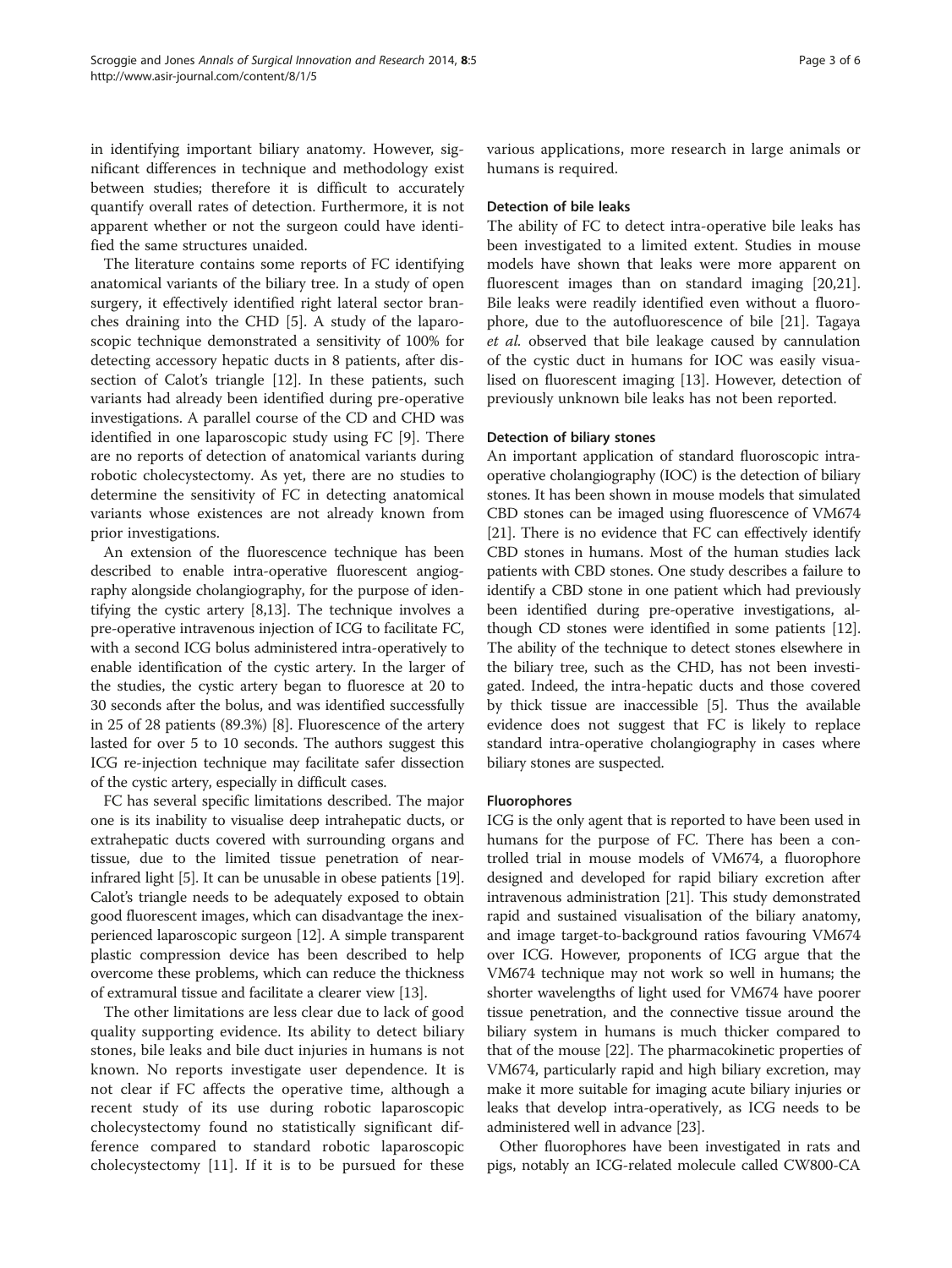which produces a higher signal-to-background ratio than ICG [[24](#page-4-0)]. ICG remains the only fluorophore to be used in humans due to its established safety and availability, although the animal studies suggest it may not necessarily be the most efficient. It has also been demonstrated in mice that FC can be performed without the aid of a fluorophore; bile will autofluoresce when excited by light at 475 nanometres, sufficiently intensely as to render a realtime cholangiogram [\[20](#page-4-0)].

The equipment used for non-ICG fluorophores differs in the wavelengths of light involved. For VM674, an excitation wavelength of 649 nm is used, producing fluorescence at 675 nm [[21](#page-4-0)]. In the autofluorescence technique, the excitation is 475 nm, producing emissions at 480 nm [[20](#page-4-0)]. Both of these experimental studies involved mouse models, using appropriate equipment. These techniques have not been applied to humans, and no suitable equipment is described.

The timing of administration of the fluorophore merits consideration. ICG injected into the bile duct is administered intra-operatively, whereas intravenous ICG is administered pre-operatively [\[5](#page-4-0)]. There is a delay from intravenous injection until the extrahepatic ducts become visible by fluorescence. This time interval has been quantified at 90 minutes in pig models [[25](#page-4-0)]. Studies in humans report satisfactory results with administration 30 minutes or one hour before surgery, with fluorescence lasting at least until closure of the abdominal incisions [\[19\]](#page-4-0). A recent study investigating the dose and timing of ICG administration found that a prolonged interval of 24 hours between administration and surgery produced optimal contrast of the CBD against the liver, compared to administration 30 minutes before surgery [\[14\]](#page-4-0). The improved contrast was due to a lower liver background signal. However, intervals between the two extremes were not investigated. Furthermore, the excretion of intravenously administered ICG is impaired by hepatic dysfunction [[26](#page-4-0)].

The alternative fluorophore VM674 is more rapidly excreted in bile, and the extrahepatic ducts in mouse models can be identified by fluorescence between 2 and 5 minutes after intravenous injection, with a fluorescence peak at 25 minutes [[21](#page-4-0)]. However, this property of VM674 has not been investigated in humans. Therefore, there is a requirement for more research to determine the optimal administration protocols for the fluorophore.

The effect of the fluorophore dose has been investigated in humans using ICG [\[14](#page-4-0)]. It appears from this study that larger doses of ICG cause more fluorescence of the liver, which reduces the signal-to-background ratio of the bile ducts. Since both the ICG dose and time interval from administration to surgery affected the signal-to-background ratio, the optimum dose needs to be matched to this time interval. Unfortunately the study only investigates doses of 5 mg, 10 mg and 20 mg, and time intervals of 30 minutes and 24 hours. The optimal dose and time may lie between these values.

### Patient outcomes

Whilst FC may afford the surgeon the ability to more readily define the extrahepatic biliary anatomy, it is of more importance to consider its effect on the patient. Firstly, it is logical to consider the effect of the fluorophore itself on the patient. ICG is already in routine clinical use and is considered generally safe, but adverse reactions have been reported. A review by Benya et al. described the various reactions that have been reported [\[27](#page-4-0)]. In this group of patients, urticaria, sensations of warmth and headache were common. Dyspnoea and wheezing are also reported, and one patient died due to laryngospasm. Other reactions include sore throat, nausea, pruritis, peripheral vasodilatation with hypotension, tachycardia, pulmonary congestion, and oedema, although overall reactions are rare [[28](#page-5-0)]. Therefore concerns of adverse reactions are not sufficient to preclude the use of ICG in routine laparoscopic cholecystectomy.

It is not yet clear whether improved visualisation of the extrahepatic biliary anatomy by FC actually translates into improved patient outcomes. Although no bile duct injuries have been reported when using FC, the sample sizes are small and the studies may be inadequately powered to detect rare outcomes. The largest study of FC in laparoscopic cholecystectomy enrolled 52 patients [\[12](#page-4-0)]. The median post-operative hospital stay was 5 days, and no postoperative bile leaks occurred. It is not apparent why the hospital stays reported in this study are considerably longer than those reported in other studies of laparoscopic cholecystectomy. A recent trial of laparoscopic cholecystectomy using different numbers of incisions describes a mean post-operative hospital stay of only 1.2 days for a 4-port technique [\[29](#page-5-0)]. There is similarly a lack of data on longer term outcomes, as the available studies focus primarily on the intra-operative period, with brief mentions of the early post-operative period. It is necessary to investigate the need for re-admission and re-operation after discharge, in order to determine whether FC has any beneficial influence on these longer-term outcomes.

# Conclusion

FC is a novel imaging technique which has been shown to effectively illuminate the extrahepatic biliary anatomy during laparoscopic surgery, producing impressive detection rates for the more important structures. The most extensively used fluorophore, ICG, is already clinically available. To date, human studies of FC in laparoscopic cholecystectomy have demonstrated its feasibility and apparent safety. It is unlikely to replace fluoroscopic IOC in cases where biliary stones are suspected, and there is insufficient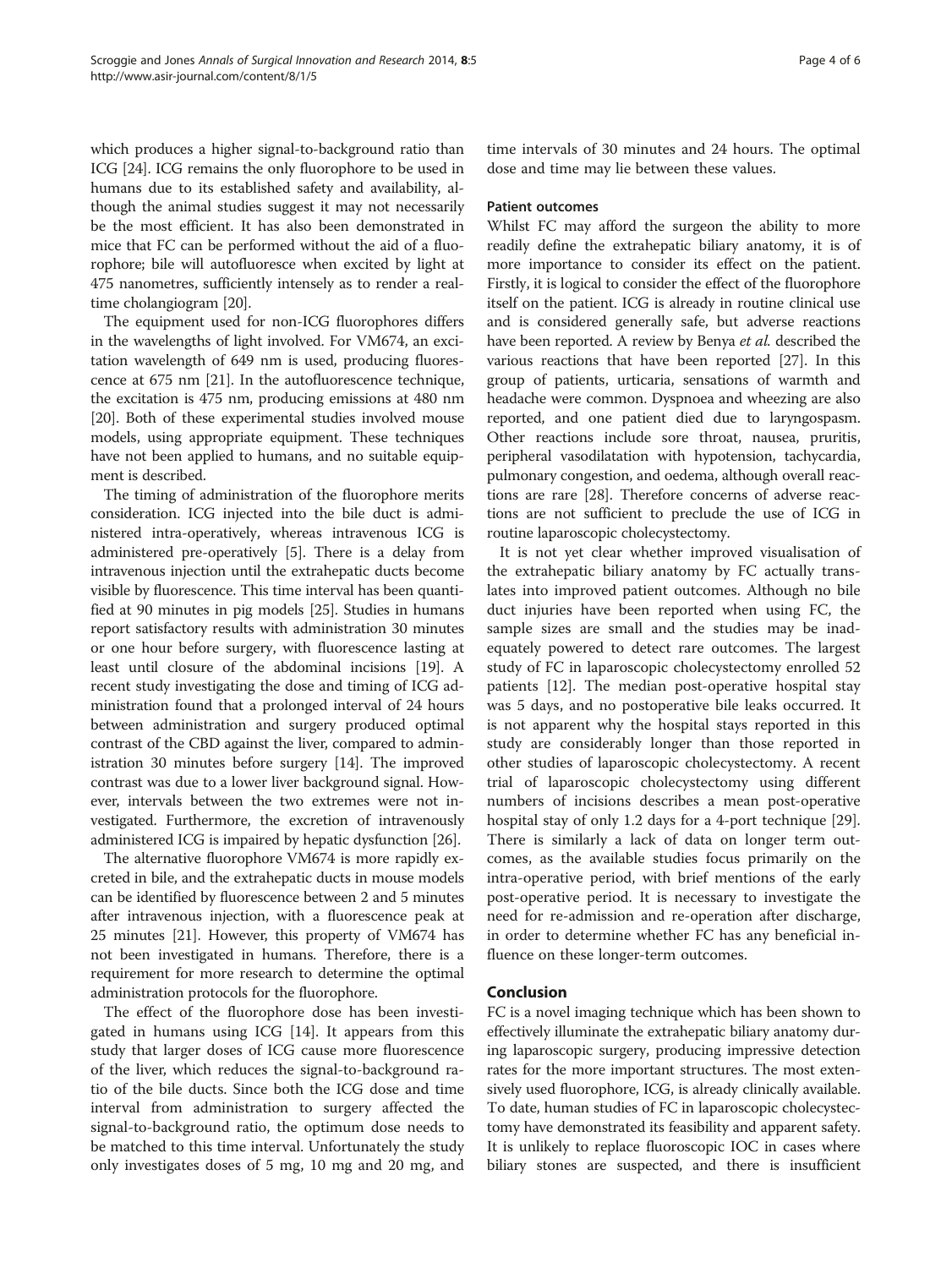<span id="page-4-0"></span>evidence as yet to determine its impact on important adverse events associated with laparoscopic cholecystectomy. Nevertheless its relative simplicity may justify its use if it can be shown to reduce bile duct injuries. Further research should aim to quantify the effects of this technique on adverse events and long-term patient outcomes.

#### **Abbreviations**

CBD: Common bile duct; CCD: Charge-coupled device; CD: Cystic duct; CHD: Common hepatic duct; FC: Fluorescent cholangiography; ICG: Indocyanine green; IOC: Intra-operative cholangiography.

#### Competing interests

The authors declare that they have no competing interests.

#### Authors' contributions

DS conceived the article and conducted the initial literature search. DS and CJ produced the final version. Both authors have read and approved the manuscript.

#### Authors' information

DS is a surgical trainee in the United Kingdom. He is a Member of the Royal College of Surgeons of Edinburgh, and is currently completing an MSc degree in surgical science at University College London.

CJ is an ST7 surgical trainee in general & hepatopancreaticobiliary surgery in the United Kingdom. She is a Fellow of the Royal College of Surgeons of Edinburgh, and holds MPhil and MSc degrees from Queen's University Belfast and Cardiff University respectively.

#### Acknowledgements

No other contributors.

#### Author details

<sup>1</sup>UCL Division of Surgery & Interventional Science, 9th Floor, Royal Free Hospital, Pond Street, London NW3 2QG, United Kingdom. <sup>2</sup>Department of HPB Surgery, Mater Infirmorum Hospital, Crumlin Road, Belfast BT14 6AB, United Kingdom.

#### Received: 6 June 2014 Accepted: 16 July 2014 Published: 12 August 2014

#### References

- 1. Way LW, Stewart L, Gantert W, Liu K, Lee CM, Whang K, Hunter JG: Causes and prevention of laparoscopic bile duct injuries: analysis of 252 cases from a human factors and cognitive psychology perspective. Ann Surg 2003, 237:460–469.
- 2. Nuzzo G, Giuliante F, Giovannini I, Ardito F, D'Acapito F, Vellone M, Murazio M, Capelli G: Bile duct injury during laparoscopic cholecystectomy: results of an Italian national survey on 56 591 cholecystectomies. Arch Surg 2005, 140:986–992.
- Flum DR, Cheadle A, Prela C, Dellinger EP, Chan L: Bile duct injury during cholecystectomy and survival in medicare beneficiaries. Jama 2003, 290:2168–2173.
- 4. Fiore NF, Ledniczky G, Wiebke EA, Broadie TA, Pruitt AL, Goulet RJ, Grosfeld JL, Canal DF: An analysis of perioperative cholangiography in one thousand laparoscopic cholecystectomies. Surgery 1997, 122:817–821. discussion 821–813.
- Ishizawa T, Tamura S, Masuda K, Aoki T, Hasegawa K, Imamura H, Beck Y, Kokudo N: Intraoperative fluorescent cholangiography using indocyanine green: a biliary road map for safe surgery. J Am Coll Surg 2009, 208:e1-e4.
- 6. Ishizawa T, Kaneko J, Inoue Y, Takemura N, Seyama Y, Aoki T, Beck Y, Sugawara Y, Hasegawa K, Harada N, Ijichi M, Kusaka K, Shibasaki M, Bandai Y, Kokudo N: Application of fluorescent cholangiography to singleincision laparoscopic cholecystectomy. Surg Endosc 2011, 25:2631–2636.
- Buchs NC, Hagen ME, Pugin F, Volonte F, Bucher P, Schiffer E, Morel P: Intra-operative fluorescent cholangiography using indocyanin green during robotic single site cholecystectomy. Int J Med Robot 2012, 8:436–440.
- 8. Kaneko J, Ishizawa T, Masuda K, Kawaguchi Y, Aoki T, Sakamoto Y, Hasegawa K, Sugawara Y, Kokudo N: Indocyanine green reinjection

technique for use in fluorescent angiography concomitant with cholangiography during laparoscopic cholecystectomy. Surg Laparosc Endosc Percutan Tech 2012, 22:341–344.

- 9. Schols RM, Bouvy ND, Masclee AA, van Dam RM, Dejong CH, Stassen LP: Fluorescence cholangiography during laparoscopic cholecystectomy: a feasibility study on early biliary tract delineation. Surg Endosc 2013, 27:1530–1536.
- 10. Spinoglio G, Priora F, Bianchi PP, Lucido FS, Licciardello A, Maglione V, Grosso F, Quarati R, Ravazzoni F, Lenti LM: Real-time near-infrared (NIR) fluorescent cholangiography in single-site robotic cholecystectomy (SSRC): a single-institutional prospective study. Surg Endosc 2013, 27:2156–2162.
- 11. Buchs NC, Pugin F, Azagury DE, Jung M, Volonte F, Hagen ME, Morel P: Real-time near-infrared fluorescent cholangiography could shorten operative time during robotic single-site cholecystectomy. Surg Endosc 2013, 27:3897–3901.
- 12. Ishizawa T, Bandai Y, Ijichi M, Kaneko J, Hasegawa K, Kokudo N: Fluorescent cholangiography illuminating the biliary tree during laparoscopic cholecystectomy. Br J Surg 2010, 97:1369–1377.
- 13. Tagaya N, Shimoda M, Kato M, Nakagawa A, Abe A, Iwasaki Y, Oishi H, Shirotani N, Kubota K: Intraoperative exploration of biliary anatomy using fluorescence imaging of indocyanine green in experimental and clinical cholecystectomies. J Hepatobiliary Pancreat Sci 2010, 17:595–600.
- 14. Verbeek FP, Schaafsma BE, Tummers QR, van der Vorst JR, van der Made WJ, Baeten CI, Bonsing BA, Frangioni JV, van de Velde CJ, Vahrmeijer AL, Swijnenburg RJ: Optimization of near-infrared fluorescence cholangiography for open and laparoscopic surgery. Surg Endosc 2013, 28:1076–1082.
- 15. Mizuno S, Isaji S: Indocyanine green (ICG) fluorescence imaging-guided cholangiography for donor hepatectomy in living donor liver transplantation. Am J Transplant 2010, 10:2725–2726.
- 16. Kitai T, Inomoto T, Miwa M, Shikayama T: Fluorescence navigation with indocyanine green for detecting sentinel lymph nodes in breast cancer. Breast Cancer 2005, 12:211–215.
- 17. Mieog JS, Troyan SL, Hutteman M, Donohoe KJ, van der Vorst JR, Stockdale A, Liefers GJ, Choi HS, Gibbs-Strauss SL, Putter H, Gioux S, Kuppen PJ, Ashitate Y, Löwik CW, Smit VT, Oketokoun R, Ngo LH, van de Velde CJ, Frangioni JV, Vahrmeijer AL: Toward optimization of imaging system and lymphatic tracer for near-infrared fluorescent sentinel lymph node mapping in breast cancer. Ann Surg Oncol 2011, 18:2483–2491.
- 18. Ishizawa T, Bandai Y, Kokudo N: Fluorescent cholangiography using indocyanine green for laparoscopic cholecystectomy: an initial experience. Arch Surg 2009, 144:381–382.
- 19. Aoki T, Murakami M, Yasuda D, Shimizu Y, Kusano T, Matsuda K, Niiya T, Kato H, Murai N, Otsuka K, Kusano M, Kato T: Intraoperative fluorescent imaging using indocyanine green for liver mapping and cholangiography. J Hepatobiliary Pancreat Sci 2010, 17:590–594.
- 20. Stiles BM, Adusumilli PS, Bhargava A, Fong Y: Fluorescent cholangiography in a mouse model: an innovative method for improved laparoscopic identification of the biliary anatomy. Surg Endosc 2006, 20:1291–1295.
- 21. Figueiredo JL, Siegel C, Nahrendorf M, Weissleder R: Intraoperative nearinfrared fluorescent cholangiography (NIRFC) in mouse models of bile duct injury. World J Surg 2010, 34:336-343.
- 22. Ishizawa T, Bandai Y, Hasegawa K, Kokudo N: Fluorescent cholangiography during laparoscopic cholecystectomy: indocyanine green or new fluorescent agents? World J Surg 2010, 34:2505–2506.
- 23. Figueiredo JL, Nahrendorf M, Vinegoni C, Weissleder R: Intraoperative nearinfrared fluorescent cholangiography (NIRFC) in mouse models of bile duct injury: reply. World J Surg 2011, 35:694-695.
- 24. Tanaka E, Choi HS, Humblet V, Ohnishi S, Laurence RG, Frangioni JV: Real-time intraoperative assessment of the extrahepatic bile ducts in rats and pigs using invisible near-infrared fluorescent light. Surgery 2008, 144:39–48.
- 25. Matsui A, Tanaka E, Choi HS, Winer JH, Kianzad V, Gioux S, Laurence RG, Frangioni JV: Real-time intra-operative near-infrared fluorescence identification of the extrahepatic bile ducts using clinically available contrast agents. Surgery 2010, 148:87-95.
- 26. Jiao LR, El-Desoky AA, Seifalian AM, Habib N, Davidson BR: Effect of liver blood flow and function on hepatic indocyanine green clearance measured directly in a cirrhotic animal model. Br J Surg 2000, 87:568-574.
- 27. Benya R, Quintana J, Brundage B: Adverse reactions to indocyanine green: a case report and a review of the literature. Cathet Cardiovasc Diagn 1989, 17:231–233.